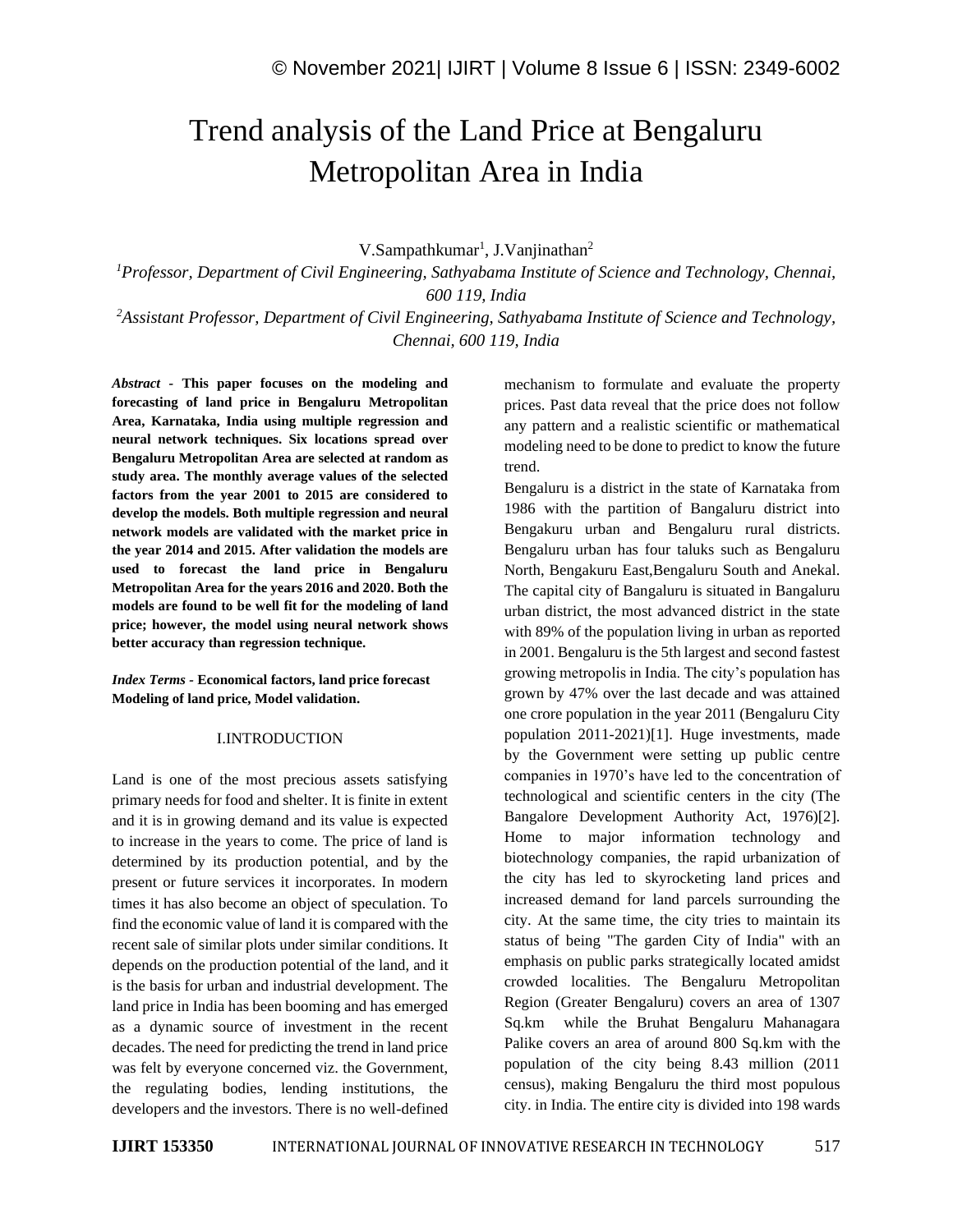for ease of governance and provision of municipal services.

Global consultancy firm Knight Frank's Prime Asia Development Land Index, which tracks the performance of residential and commercial land values across top Asian cities, shows that land for residential development in Mumbai has seen a whopping 35.2% increase over the last two years. This as the country's financial capital has seen a change in development norms coupled with increase in prime residential prices. The same Index for Bengaluru and the National Capital Region (NCR) has shown a growth of 26.1% and 24.9%, respectively. However, Mumbai's office development land index has shown a decline of 13.1% as a weak economic scenario impacted office space absorption coupled with large supply of office space. On the other hand, for NCR and Bengaluru, the index clocked a healthy growth of 16.3% and 12.9%, respectively. The report said that both the residential and office space indices for Bengaluru were reflections of an increase in prime property price, steady job growth and a healthy leasing market that caters to the office needs of IT/ITeS and non-IT / ITeS sectors (Times of India, 31/5/2014, Bengaluru is second land price appreciation)[3].

The price trends of Bengaluru show the overall direction of the real estate market. These trends help an investor to know whether it is the correct time to buy or sell their properties in Bengaluru. The average price of properties in Bengaluru is 68.50 lakhs per 5.5 cents. There are 244 localities in Bengaluru which are showing an upward price trend, Bengaluru has a price trend which is moving up since the past six months (Property Rates & Price Trends in Bengaluru – 2017)[4]. It shows the unit price of land at various locations in Bengaluru.

|             | Area    |             |             |
|-------------|---------|-------------|-------------|
| Locations   | (Sq.km) | Latitude    | Longitude   |
| Hebbal      | 1.23    | 13°2'24" N  | 77°35'24" E |
| Marthahalli | 3.10    | 12°57'22"N  | 77°42'7" E  |
| Jigani      | 10.0    | 12°27'36" N | 77°22'48" E |
| Kengeri     | 4.77    | 12°59'0" N  | 77°35'0" E  |
| Koramangala | 3.71    | 12°92'01" N | 77°62'02" E |
| Devanahalli | 27.4    | 12°58'0" N  | 77°34'00" E |

| Table 1 Geography of Study Areas in Bengaluru |  |  |
|-----------------------------------------------|--|--|
|                                               |  |  |

## II. STUDY AREAS IN BENGALURU

Investors' decisions are based on the market trends so as to obtain maximum returns. Market trend plays an important role in real estate. Large number of data which influences the land price is required for accurate estimate of property prices and their future trend and for analysis and modeling. The growth of Bengaluru has been unprecedented in the past couple of decades. Bengaluru has grown at average annual growth rate of 3.60% in the last three decades. This City has a ring and radial road pattern. All highways and district roads are radially converging into the core area. The state Karnataka contributes to the country's GDP has increased from 5.5% to 7% in the last years. The present study mainly focuses on the evaluation of interaction effects of economic attributes on land price, developing mathematical models and forecasting of land price at six different locations in Bengaluru Metropolitan Area (BMA). The list and address of study locations are shown in Table 1 and the locations are shown in Figure 1. Bengaluru has the second highest literacy rate (90%) for an Indian metropolis, after Mumbai. Continued influx of working population to Bengaluru City and lack of adequate response of the Government to meet the growing housing needs have gradually widened the demand and supply gap resulting in exponential increase in capital values of residential units making 'less affordable' to buy a home for large segment of the population. Bengaluru during the year 2000-2001 indicated about 39% of households had house ownership while 56% of the households were found to be in rented accommodation. It demonstrated the increasing demand for the rental housing in the city and reduced affordability of the population to have house ownership due to high capital values. Six study locations selected in such a way that, two locations from north and one from East zones and other three from South zone and the zonal distribution of study locations are shown in Table 2.

Hebbal is an assembly constituency area in Bengaluru, Karnataka. It is famous for Hebbal Lake, it is now better known for the serpentine maze of flyover that networks the outer ring road and Bellary Road. Marathahalli is a suburb of Bengaluru city. Since there is an IT boom, its close proximity to HAL airport, Whitfield, Sarjapur road and electronic city and the presence of the outer ring road,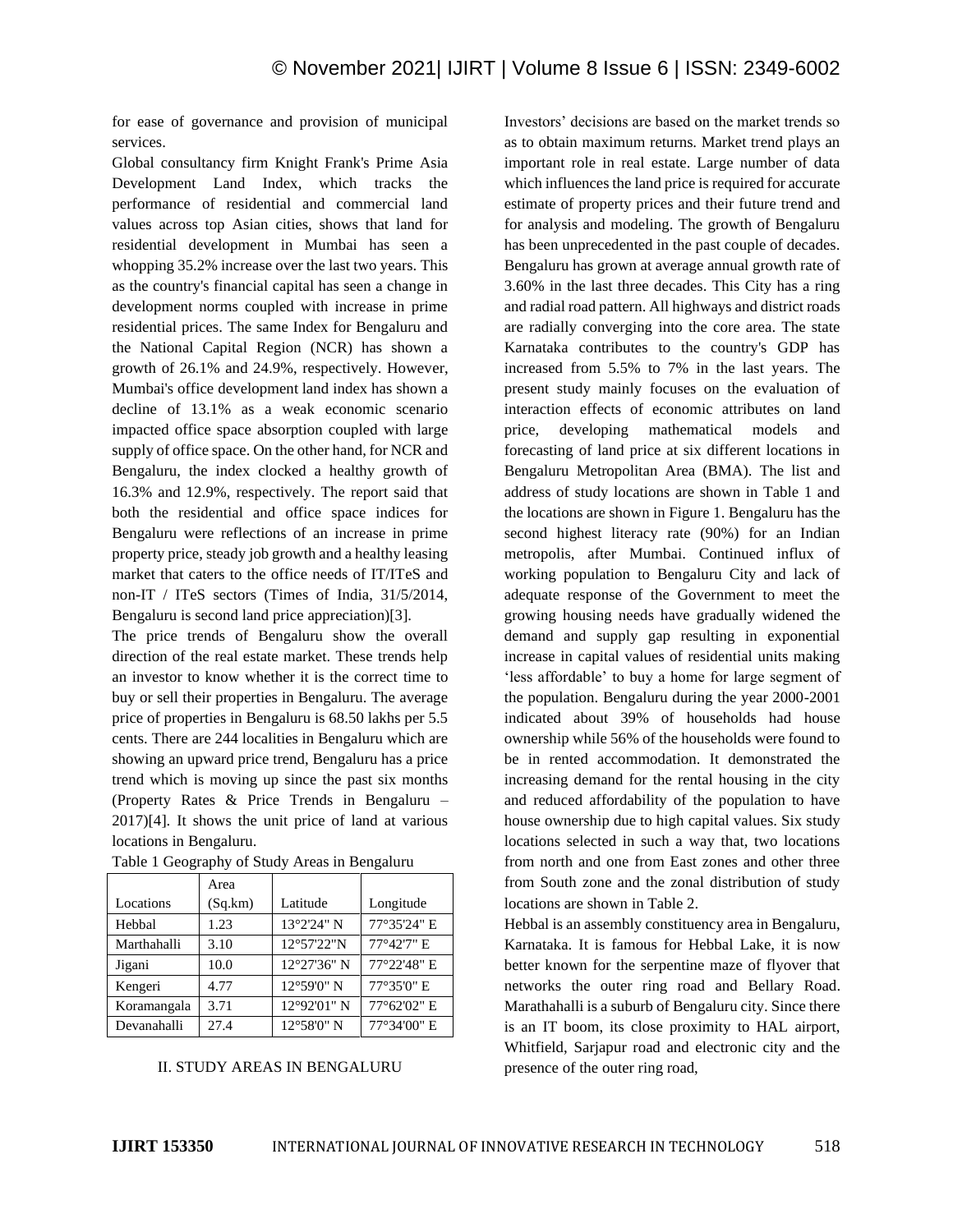

Fig.1 Location of Study Areas in BMA this area has boomed as a self-sufficient township. Jigani Hobli is located in Anekal at a distance of 43 km from Bengaluru city railway station. It has a wellestablished Jigani industrial area and also very near to electronic City in Bengaluru. Kengeri is the satellite town in Bengaluru City. It is about 14 km away from the city centre and lies on the Mysore Bengaluru Road. It is an evergreen state and a Toyota factory is also located here. Koramangala is situated in the southeastern part of the city. It is one of the largest neighbourhoods and mix of luxury apartments, commercial structures and a posh bungalow. It has gradually developed into a commercial hub. Koramangala is largely cosmopolitan in nature. Devanahalli, is located in northeast of Bengaluru. It is the site of the Bengaluru international airport, the second largest airport in India. A multibillion-dollar Devanahalli business park with two IT parks are there on nearly 400 acres adjoining to the airport.

# III. REVIEW OF LITERATURE

Sampathkumar and Helen Santhi (2010)[5] studied the land price trend of Sowcarpet which is the central part of Chennai city. Urmila (2010)[6] reported that the past trends are analyzed to ascertain the rate of growth or decline, as the case may be and these trends are then used as a first attempt of forecasting. To accurately estimate property prices and future trends, large amount of data that influences land price was required for analysis, modeling and forecasting (Greg Brown & Pat

Table 2 Study Locations within Bengaluru

|       | Zones | Name of the Locations        |
|-------|-------|------------------------------|
|       | North | Hebbal, Devanahalli          |
|       | East  | Marthahalli                  |
| South |       | Jigani, Kengeri, Koramangala |

Reed 2011)[7]. A study by Sampark Public Relations Pvt. Ltd (2011)[8] in their article revealed that the property price trends for the Chennai region had seen an escalation in 2011 over 2010. ICICI Property Services (2012)[9] reported that the micro markets closer to the city would continue to show homebuyer interest. ICICI Property Services (2013)[10] showed that over the long term, it was expected that the residential real estate prices in Chennai to increase at 7-10% every year. Bangalore's real estate market has outpaced the city's IT-twins Infosys and Wipro, belting out a record four quarters of double-digit growth in 2012-13 (TOI, 28/09/2013, Bangalore property sales surged in 2012-13)[11]. A simple analysis of the past data revealed that the prices show a non- linear characteristic (Todd BenDor 2014)[12]. Improved buyer sentiments along with enduser demand and infrastructural push kept Bangalore's real estate market relatively positive, as compared to other key markets in the country (Insite reports, Ref: https://www.99acres. com/articles/ bangalore-insitereport-apr-jun-2015.html). Most of these studies were done laying emphasis on physical factors and not much attention has been paid on modeling and forecasting the land price using economic attributes. The present study aims to bring out the significance of economic attributes

Table 3 List of independent variables

| Variable names                                      | Abbreviation |
|-----------------------------------------------------|--------------|
| Gross Domestic Product (%)                          | GDP          |
| Cost of Crude Oil $(\$)$                            | Croil        |
| Dollar equivalence to Indian currency (             | Doll         |
| ₹)                                                  |              |
| Rate of inflation (%)                               | Infla        |
| Gold and Silver price per gram $(\overline{\zeta})$ | Gold, Sil    |
| Mumbai and National share index                     | BSE, NSE     |
| Population in the study area                        | Pop          |
| Interest rate on home loan (%)                      | HL.          |
| Unit cost of construction per Square                | CC           |
| foot $(\vec{\mathbf{r}})$                           |              |
| Guideline value per ground $(\vec{\cdot})$          | <b>GLV</b>   |
| Time factor (Year and Month)                        | Time         |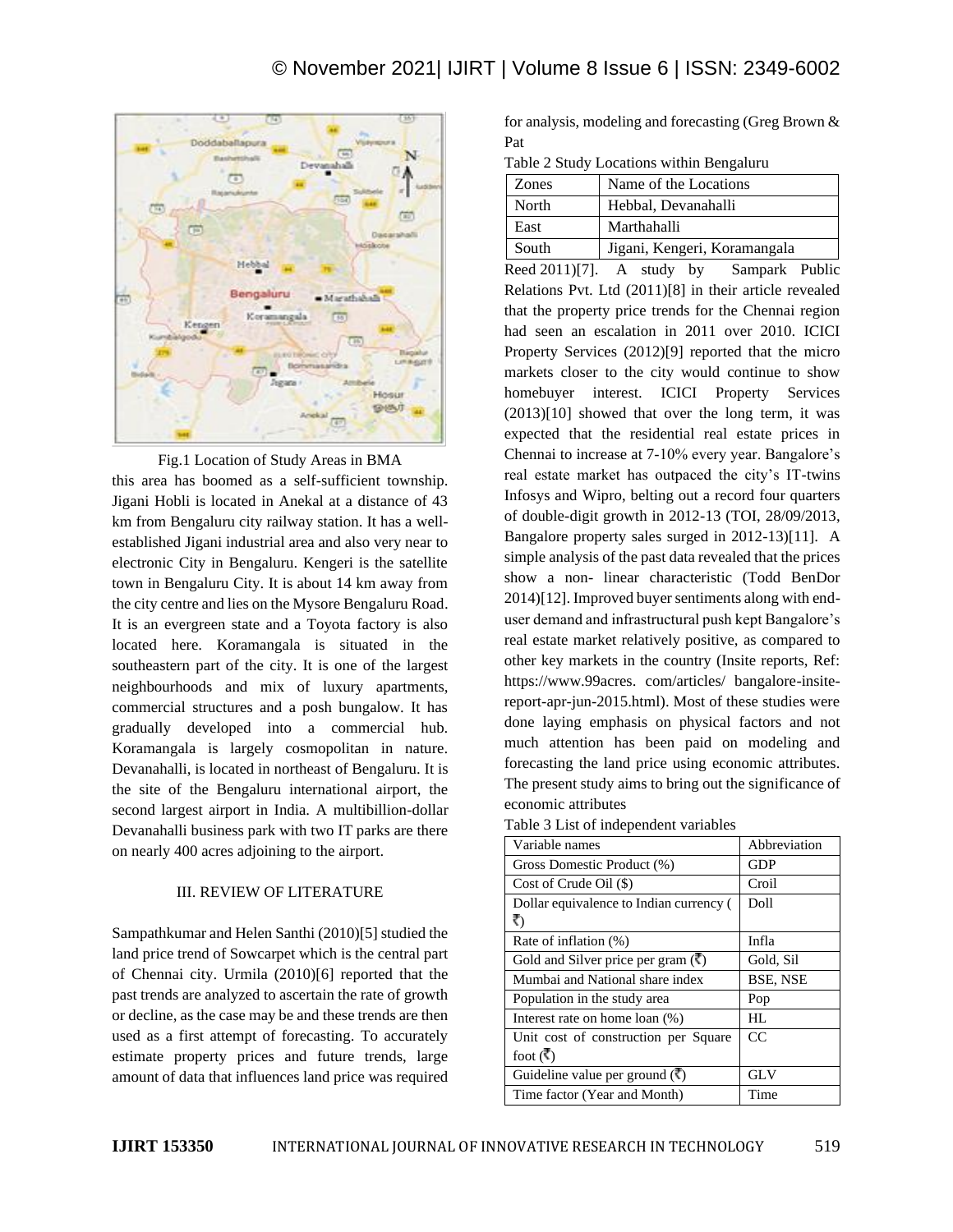pertaining to the modeling and forecasting of land price in BMA. Lists of such attributes which influence the land are shown in Table 3 and the market price of land is treated as dependent variable. From the study area the market price is collected at six locations spread over BMA. The selected areas lie in three zones of BMA, namely North, East and South. The factors include, Gross Domestic Product, Crude oil cost, Dollar equivalence to Indian currency, Rate of inflation, Metal price (gold and silver), Share index (BSE and NSE), rate of interest on home loan, Unit cost of construction, Guideline value of land coated by the authority and Time.

## IV. DATA COLLECTION

Primary data has been collected through interviews and personal visits to the various mediating agencies to know the present situation of the market and the secondary data is collected mainly through various newspapers, magazines, Internet and RBI review. The transacted land price in lakhs of rupee per 5.5 cents (or) a Ground (or) 2400 Square feet in the study locations are collected as primary data by questionnaire survey. The monthly average of other economic factors has been collected from secondary sources. The distribution of land prices in BMA is studied by collecting market prices of land from reliable sources at all the study locations. The cumulative increase of land price from the year 2001 to 2015 is assessed. The monthly average of land price of all six location from the year 2001 to 2015 (180 sets) and simultaneous form of equations with known factor values are entered in Statistical Package of Social Science software for regression modeling. The data from the year 2001 to 2013 (156 sets) are used to develop the model and remaining data (24 sets) have been reserved for validating the obtained models. The influence of each factor on land price is derived by performing correlation analysis. The interaction effect among each factor is also performed to know the comovement of factors. Regression and NN equations for all locations and a common model for BMA are developed with a minimum error level and the models are validated with the available land price data of 2014 and 2015. The models are evaluated by standard tests to examine their acceptable level and the tested models are used to forecast the land price for the forthcoming five years from 2016 to 2020.

# V. ANALYSIS AND MODELING

# A. Data collection

Primary data has been collected through interviews and personal visits to the various companies to know the present situation of the market and the secondary data is collected mainly through various newspapers, magazines, Internet and Reserve Bank of India review. The data between January 2001 and December 2015 are used in the analysis. Regression analysis is the statistical technique in which observational data are modeled by a function, which is a nonlinear combination of the model parameters and depends on one or more independent variables. NN has computational capabilities and is suitable to model the complicated mapping relationships. NN is a computing system made up of number of simple and highly interconnected processing elements which process information by its dynamic state response to external inputs. NN can be described both as mathematical and computational models for nonlinear function approximation.

# B. Multiple Regression technique

Regression analysis is widely used for prediction and forecasting. If more independent variables are added, it is able to determine an estimating equation that describes the relationship with greater accuracy. Multiple regressions look at each individual independent variable and test whether it contributes significantly to the way the regression describes the data. The general multiple regression equation is shown in Equation 1

 $Y = a + b1x1 + b2x2 + \dots + bnxn$  [1] Where,  $Y =$  Estimated value corresponding to the dependent variable

- $a = v$  intercept
- $x1, x2...xn$  = values of n independent variable
- Here, x1=Guideline value (Rs), x2=Population, x3=BSE Index, x4=NSE Index, x5=Gross Domestic Product (%), x6=Inflation (%), x7=Crude oil price per barrel (\$),  $x8 =$ Gold price per gram (Rs),  $x9 =$ Silver price per gram (Rs), x10=Dollar equivalence (Rs), x11=Cost of construction per Square foot (Rs),  $x12$ =Home loan interest (%) and  $x13$ =Time (Year & Month)

b1, b2...bn = Slopes associated with  $x1$ ,  $x2...xn$ respectively.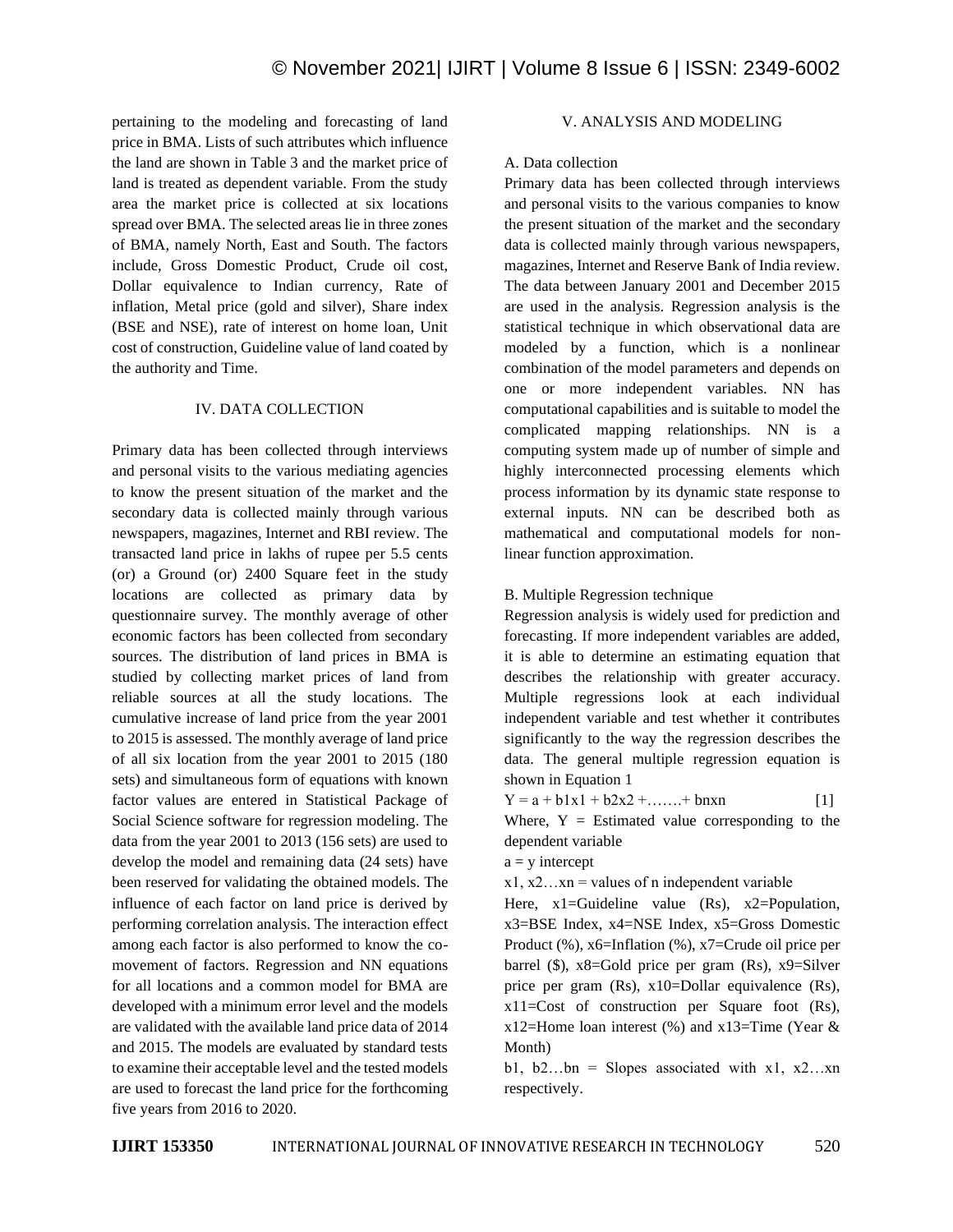## C. Neural Network Technique

NN is a computational technology from the artificial intelligence discipline whose architecture emulates the network of nerve cells in the human brain. A NN is a parallel distributed information-processing structure consisting of processing elements (PEs) which contains local memory. The approach presents the application of NN for modeling the land price trend with the support of economic and social factors. NN model is constructed with 13 indicators that are PEs with one bias node as input. All the input values are normalized using the MinMax table. Initially 180 sets of exemplars are generated as monthly basis from the year 2001 to 2015 for thirteen parameters as input and unit land price as output parameter.

The NN architecture, used in this study, is a multilayer feed forward network. Levenberg – Marquardt algorithm is used for training in multilayer NN. A five layered BPN has been developed with three hidden layers and one output layer. The architecture which provides the best fit for the data is the networks with three hidden layers and an output layer. The neurons in the hidden layers are 20, 13, 13 respectively and one neuron in the output layer. The learning and momentum parameters are 0.6 and 0.9 respectively and error convergence to fall below 0.01%. Tan sigmoid is the activation function chosen for hidden layers and pure linear is the function for output layer which are the real time values. The network is efficiently trained with 180 exemplars and the weights are properly updated. In order to implement the trained network for land price validation and forecasting the updated weights are copied from NN tool box as the weights of BPN. The weights are obtained in layers as input to first hidden layer, first to second hidden layer and second to third hidden layer and with bias values. The 24 exemplars are used to validate the network for the years 2014 and 2015 and 60 exemplars of 2016 and 2020 are used for forecasting the land price for which the trained network runs again.

## VI. RESULTS AND DISCUSSION

## A. Interaction of Influencing Factors

To measure the magnitude of linear relationship of land price  $(Y)$  on individual factor  $(X)$ , correlation analysis is performed. The interaction of all the selected factors on land price is analyzed and inferred that other than

Table 3 Interactions of the selected factors on land price

| r.         |        |             |        |         |             |                    |            |
|------------|--------|-------------|--------|---------|-------------|--------------------|------------|
| Factors    | Hebbal | Marthahalli | Jigani | Kengeri | Koramangala | <b>Devanahalli</b> | <b>BMA</b> |
| <b>GLV</b> | 0.9    | 0.7         | 0.9    | 0.9     | 0.85        | 0.9                | 0.9        |
| Pop        | 0.9    | 0.7         | 0.9    | 0.9     | 0.9         | 0.9                | 0.9        |
| Time       | 0.9    | 0.8         | 0.9    | 0.9     | 0.9         | 0.9                | 0.9        |
| <b>BSE</b> | 0.8    | 0.7         | 0.8    | 0.9     | 0.8         | 0.9                | 0.8        |
| <b>NSE</b> | 0.8    | 0.6         | 0.8    | 0.9     | 0.9         | 0.9                | 0.9        |
| <b>GDP</b> | 0.2    | $-0.3$      | 0.3    | $-0.2$  | 0.4         | 0.1                | $-0.3$     |
| Infla      | 0.2    | 0.1         | 0.6    | 0.4     | 0.2         | 0.6                | 0.4        |
| Croil      | 0.9    | 0.6         | 0.7    | 0.8     | 0.8         | 0.9                | 0.7        |
| Gold       | 0.9    | 0.6         | 0.8    | 0.9     | 0.9         | 0.9                | 0.9        |
| Silver     | 0.8    | 0.6         | 0.8    | 0.9     | 0.9         | 0.9                | 0.9        |
| Doll       | 0.1    | 0.6         | 0.2    | 0.6     | 0.3         | 0.3                | 0.7        |
| CC         | 0.9    | 0.7         | 0.9    | 0.9     | 0.9         | 0.9                | 0.9        |
| HL         | $-0.4$ | $-0.5$      | $-0.8$ | $-0.7$  | $-0.5$      | $-0.8$             | $-0.6$     |

GDP, Inflation and interest rate on home loan all other factors show good closeness. Multiple regression analysis is performed with 95 % confidence level and 5 % error significance and the analysis explains the trend very closely with a  $\mathbb{R}^2$  ranges between 0.62 and 0.99.

## *B. Behaviour of land price in BMA*

The market price is collected from the year 2001 to 2015 and the models for six study locations are derived using Multiple Regression and ANN. The models are validated for the years 2014 and 2015. The land price model for the entire BMA is developed using the details of data collected from all the six study locations and is given in the Equation 2. The land price performance using multiple regression and ANN models for the BMA is plotted in the Figure 3. The behaviour of actual land price goes well along with the NN prediction than regression. The factors are ranked based on their influence on the model is shown in the Figure 4.

Land Price per 5.5 cents of BMA =  $109407052.127 +$  $0.056*x_1 + 428.736*x_2 + 43.645*x_3 + 457.519*x_4 -$ 66503.514 $x_5$  - 24085.894 $x_6$  + 6939.536 $x_7$  - $259.484*x_8 + 7370.394*x_9 + 120747.566*x_{10}$  $10290.173*x_{11}+127413.176*x12-77798.091*x_{13}$ [2]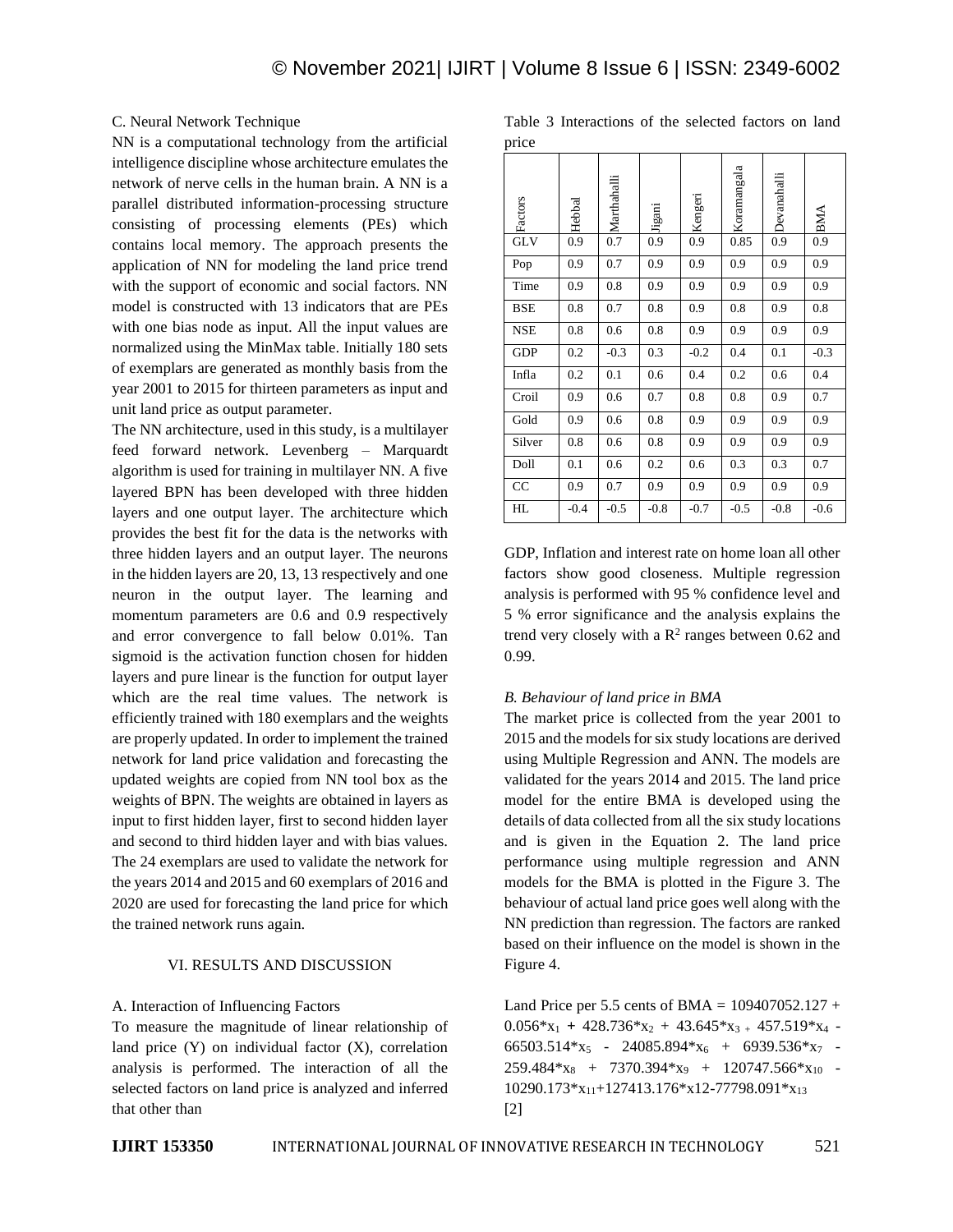

Fig.3. Validation of land price at BMA

C. Performance evaluation of the model

Accuracy of model is examined using standard measures, such as Chi-square test  $(\mathcal{X}^2)$  and Mean Absolute Percentage Error (MAPE). The consolidated results of model evaluation by Chi-Square Test and MAPE are tabulated in Table 4. Null hypothesis is assumed in the chi-square test that there is no significant difference between the observed and expected price of land. The $X^2$  values are obtained for all the six locations under study. The Table value of  $\mathcal{X}^2$  is 18.05 with 5% level of significance. It can be seen that the values are much lower than the  $\chi^2$ Table value, therefore the null hypothesis is accepted and proved that the models which are developed here are significant. In general a MAPE of 10% is considered very well, a MAPE in the range 20% - 30% or even higher is quite common. In this investigation it is observed that the MAPE values obtained from Regression is less than 12% and the same from ANN model is lesser than 4%. This observation reveals that both the models are found good for the prediction of land price in BMA.

## D. Forecasting of Land Price in BMA

To forecast the future price of land, predicted values of factors are plugged into the model. All thirteen factors have been predicted by polynomial method for the period of 2016 and 2020 and plugged in the regression and neural network model, trained and the hypothetical data is allowed to test. The average increase in land price for the next five years between 2016 and 2020 is forecasted for all the selected six locations in BMA and the same is presented in Figure

5 and the forecasted land price of BMA is shown in Figure 6. The five



# Fig.4 Ranking of factors by NN analysis on BMA land price

factors such as GLV, silver price, population in study area, cost of crude oil and unit cost of construction itself has more than 70% influence on the unit land price. The results show that a small increment in home loan interest will drag the land price and rise in remaining three factors further lifts the land price. The study areas such as Hebbal, Jigani and Devanahalli show the above scenarios effect well. Combination of 6% home loan, 5% inflation and GDP of 10% will have good control on the land price which may pulls down the price upto 5%. The reduction in cost of construction will pull down well the price of land such as 20% reduction in construction cost is expected to reduce the land price upto 10%). It is possible by using of alternate affordable materials and advanced cost effective construction methodologies will have better control on land price trend in the forth coming years.

Table 4 Land Price Model Evaluation

| Locations   | Chi-Square test |      | <b>MAPE</b> |      |  |
|-------------|-----------------|------|-------------|------|--|
|             | Reg             | NN   | Reg         | NN   |  |
| Hebbal      | 2.62            | 1.79 | 8.67        | 1.42 |  |
| Marthahalli | 1.93            | 0.98 | 2.35        | 3.36 |  |
| Jigani      | 0.84            | 1.72 | 1.92        | 2.36 |  |
| Kengeri     | 3.31            | 4.63 | 12.03       | 2.76 |  |
| Koramangala | 1.69            | 1.39 | 1.96        | 0.97 |  |
| Devanahalli | 0.28            | 0.77 | 6.59        | 0.75 |  |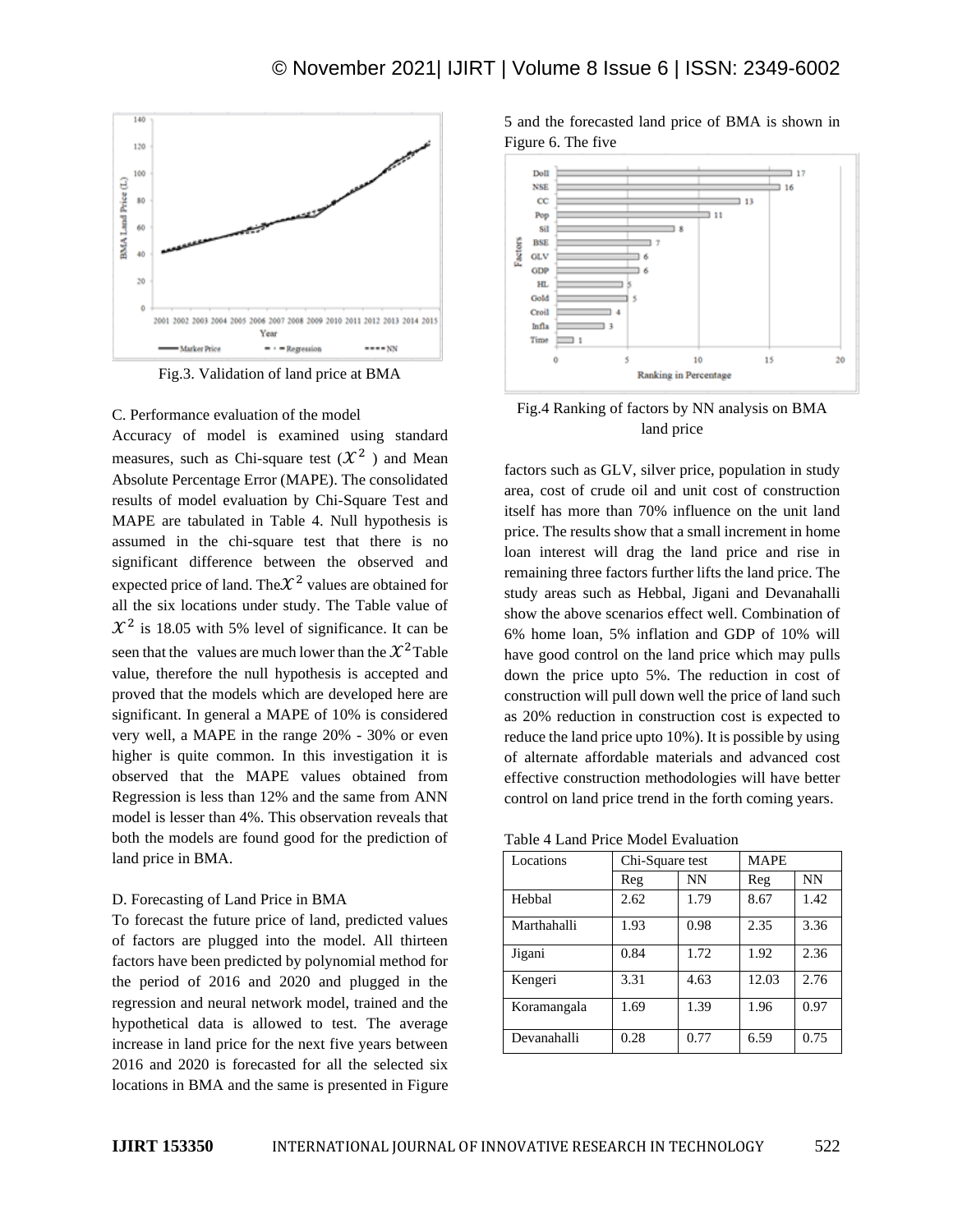

Fig. 5 Average annual increase of land price (2016- 2020)

## VI. CONCLUSION

Based on the analysis, modeling and forecasting of land price the following conclusions are drawn:

- The study reveals that economic factors influence land price more than the social factors.
- The interaction of the selected factors  $(X)$  on land price (Y) is analyzed. It is found that four factors viz. Dollar equivalence (17), National share index (16), the Unit cost of construction (13) and Population in the study area (11) have more positive effect on land price in BMA.
- Economic factors such as GDP (0.256), Inflation (0.435) and Dollar equivalence (0.665) show
- minimum correlation with land price of BMA.
- The forecast envisages that North (Hebbal 10%), East (Marthahalli 10%) zones of BMA are poised for annual growth in the forthcoming years compared to the South (Jigani 3% and Kengeri 7%) zone .
- The model forecasts the price rise of six study locations matches with the real price in 2020.
- Even though both the models are found to be well fit with the data set of the land price in all





- locations, the model using NN (correl 95%) shows better accuracy than the reggression model (correl 90%).
- The forecast predicts the average growth in the next five years will be an average of 8.3% in all the selected locations of BMA. The common BMA model explains the trend upto 88%.

The outcome of this study can be used in annual revision of guideline value of land which may add more revenue to the State Government while land transaction is made. This study will support the policy makers to relook the trend of the identified factors to have control on rise in the land price and to stabilize it. Since there is a greater need for a long-term data analysis about the land price, general land market behavior and spatial development, the results produced in this research may be of great use for Government and non-Government agencies which are involved in land administration.

## **REFERENCES**

- [1] Bengaluru City population 2011-2021, available at https://www.census2011.co.in/ census/city/ 448-bangalore.html.
- [2] The Bangaluru Development Authority Act, 1976, available at https://www.indiacode.nic. in/handle/123456789/7903?view\_type=browse& sam\_handle=123456789/2485.
- [3] Times of India (31/5/2014), "Bengakuru is second land price appreciation" available at https://timesofindia.indiatimes.com/business/indi a-business/Bengaluru-is-second-in-land-priceappreciation/articleshow/35811716.cms.
- [4] Property Rates & Price Trends in Bengaluru 2017, available at https://www.makaan.com/ price-trends/property-rates-for-buy-in-Bengaluru.
- [5] Sampathkumar,V. and M.H. Santhi, 2010. Artificial neural network modeling of land price at sowcarpet in Chennai City. Int. J. Comput. Sci. Emerg. Technol., 1: 44-49.
- [6] Urmila, S., 2010. Ports logistics and connectivity with inland container depot. Module No. 3, Institute of Rail Transport, Delhi, pp: 1-61.
- [7] Greg Brown & Pat Reed. 2011. Values Compatibility Analysis: Using Public Participation Geographic Information Systems (PPGIS) for Decision Support in National Forest